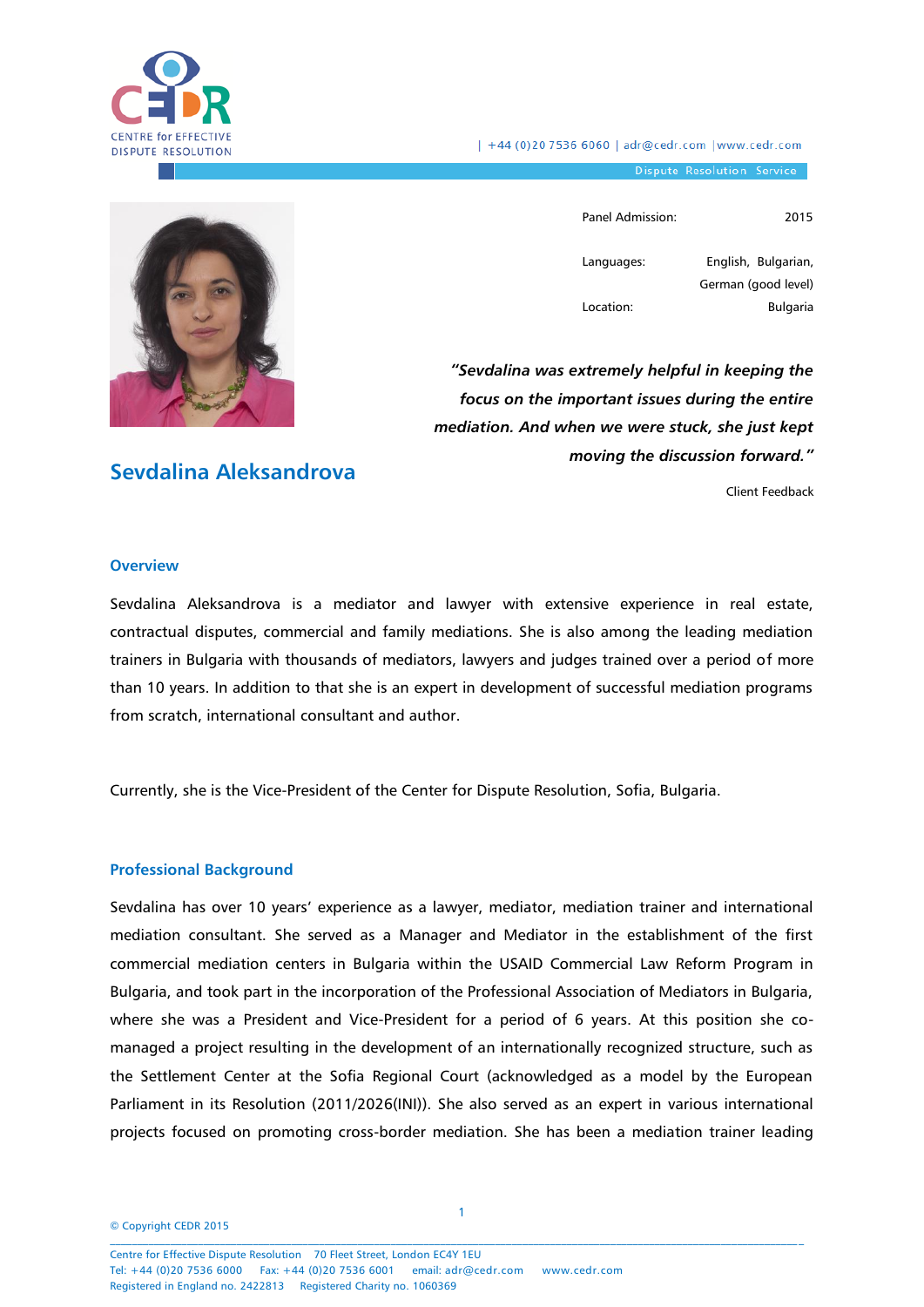

certification mediation trainings and various trainings for legal professionals, specified under the Coaching section below.

In addition to that, she has been involved in the legislative process and in the legal analysis of mediation legislation in 2006 and 2015. In this period, she also gained extensive experience as a mediator in various fields, mostly in contractual disputes, real estates, commercial and family cases.

In 2012 she co-founded the Center for Dispute Resolution, Sofia, where she is currently a Vice-President, mediation trainer and mediator.

## **Experience**

- Commercial Contracts • Partnership & Shareholder
- Matrimonial Finance • Property

# **Dispute Resolution**

# **Commercial Contracts**

- Breach of contract for the delivery of medical equipment where the purchaser ordering the equipment refused payment. After exploring in mediation the reasons for that a scheme for deferred payment of the consumables and part of the equipment was agreed on, with the rest of the equipment returned as allegedly unsuitable for the purposes of the purchaser.
- Various disputes related to breach of commercial contracts, mostly regarding unpaid price by the purchaser due to claimed defects. Resolved based on the future interest of continuing doing business together or the debtor bringing value (introducing the creditor to new clients or business partners) or paying in kind instead of direct payment of the due sum, or agreeing on deferred or reduced payment schemes.

# **Matrimonial Finance**

 Mediating various disputes involving the distribution of property between spouses in process of divorce or immediately after divorce. In most of the cases releasing the pressure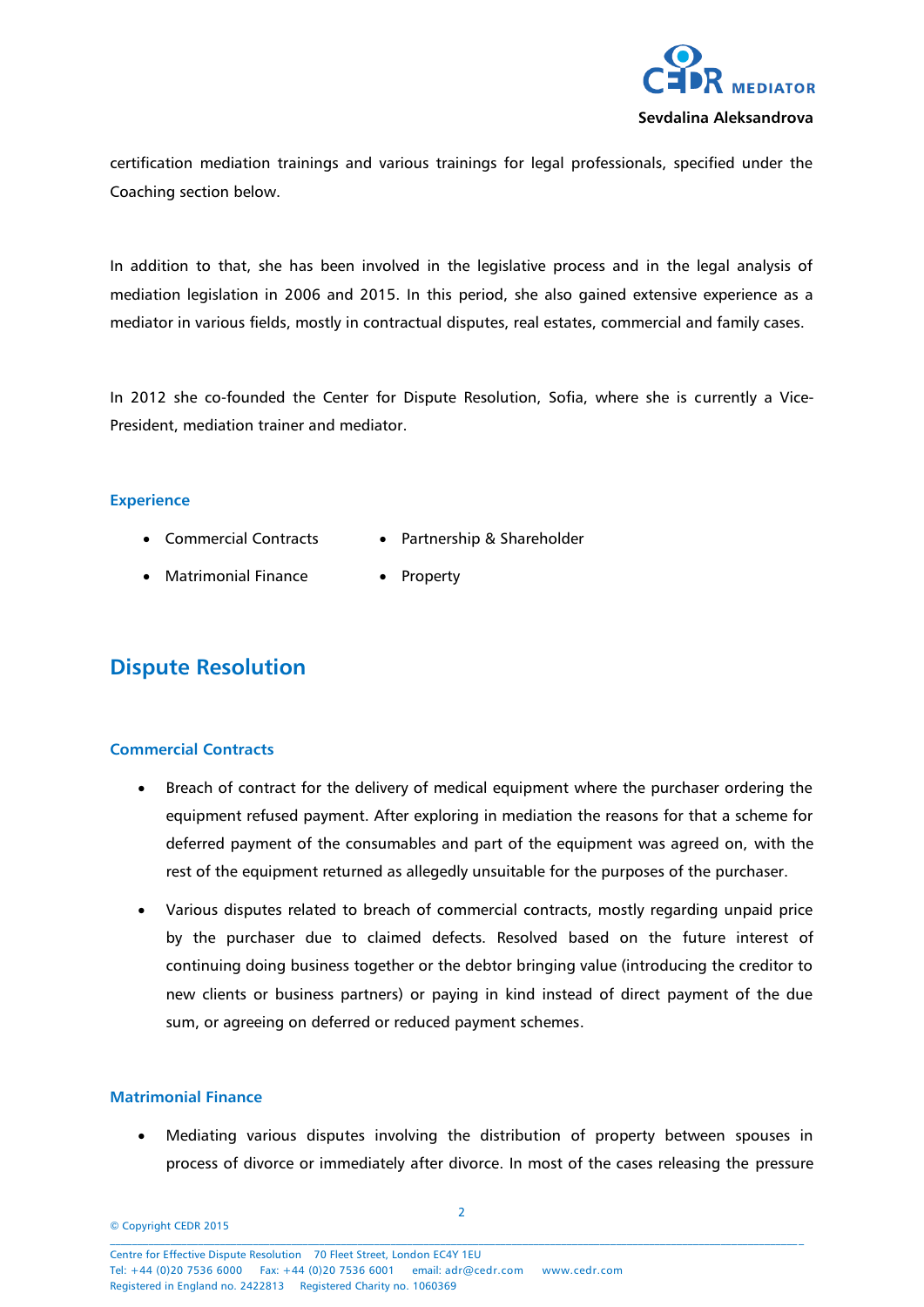

between the ex-spouses was the first crucial step to the resolution. Afterwards, focusing on their vision for the future and the purposes for which they needed the real estates, such as living there, receiving income from them, selling them or ensuring property for their children, as well as discussing the actual contribution of each of them for the purchase of these properties, were the keys to reaching a lasting mediated agreement.

 Mediating various disputes between ex-partners involving bank credits and mortgages on real estates bought during their marriage. Helping them analyse and evaluate their priorities and all options regarding their joint property and credit in order to find a way to pay it together, sell it, or transfer it to their children or to one of them, who is able to continue paying the mortgage on his/her own after paying the other spouse his/her share of the property.

#### **Partnership & Shareholder**

 Numerous cases between two shareholders in limited liability companies willing to leave the company or acquire the sole ownership over the company. In most of the cases both shareholders achieved the desired result of having a fully owned company (one of them new one, and the other – keeping the old company). This result came mainly as a consequence of clarifying what they would be willing to give in exchange for acquiring what they considered their priority. Some of them preferred the freedom of a new company and distributing some of the clients among themselves, while others worked for keeping the old company because of the brand and the licenses it had. The reasonable evaluation of the cash they would be able to receive for their share in the company (including during possible litigation) was in all cases one of the most decisive factors for reaching an agreement.

#### **Property:**

 Mediating a dispute related to the conclusion of a real estate purchase and sale transaction where the purchaser did not want to risk paying an advance payment directly to the seller and the seller refused to enter into the transaction without receiving the payment directly and immediately after the preliminary agreement. They did not like the option of an escrow account because of the costs and time associated with it and after exploring various other options and the interest of both parties to close the deal, they agreed on another option to have the money kept by a third party chosen by them, suitable for both of them.

© Copyright CEDR 2015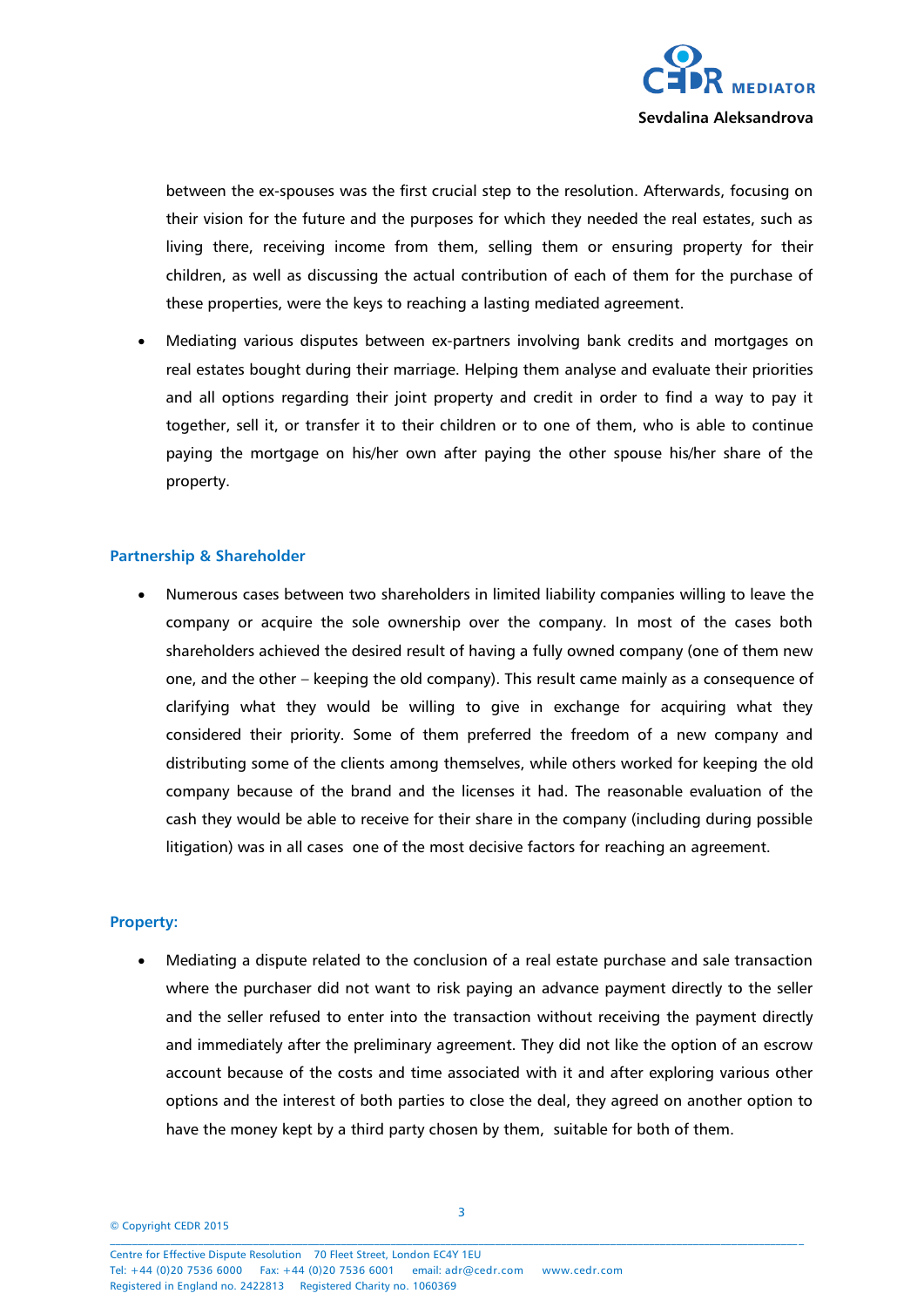

- Mediating a dispute between two heirs holding together the property rights over numerous real estates. They had difficulties deciding how to distribute the income from the estates for the past few years and subsequently put an end to their joint property. After reaching an agreement regarding the contribution of each of them to the management and repair of the properties they decided upon the distribution of the rent price in accordance with their quota in the real estates for a fixed period in the future and agreed on parameters and term for the future sale of one of the estates.
- Dispute between more than ten co-owners of numerous properties. Mediation was held through their representatives authorized to take decisions and after exploring the priorities of each of the co-owners regarding the real estates, a plan with options about their distribution was prepared to serve for the notary partition of the properties.

#### **:Landlord & Tenant**

- A dispute over the new price of a leased property upon renewal of a lease agreement, where the long-term interests of the landlord and the tenant were explored by the mediator. Parties reached a long-term agreement reflecting their interests with a clear mechanism for adjustment of the rent over the years.
- A dispute over unpaid rent price for an industrial site and default interests and interests accumulated for a long period. The landlord and the tenant discussed various options for resolving the situation, including the future purchase of the site by the tenant and as it was a specific property, that could be rented or purchased by a very limited number of players on the market, they finally agreed on a deferred payment of the rent price due, and renegotiated the conditions of the lease agreement.

#### **Other Alternative Dispute Resolution**

- Numerous family cases, including cross-border.
- Cases between banks and consumers related to abuse of credit cards by third persons.
- Case between municipality and a company regarding a permit for superficies initially refused and granted after mediation clarifying the misunderstanding between them.

© Copyright CEDR 2015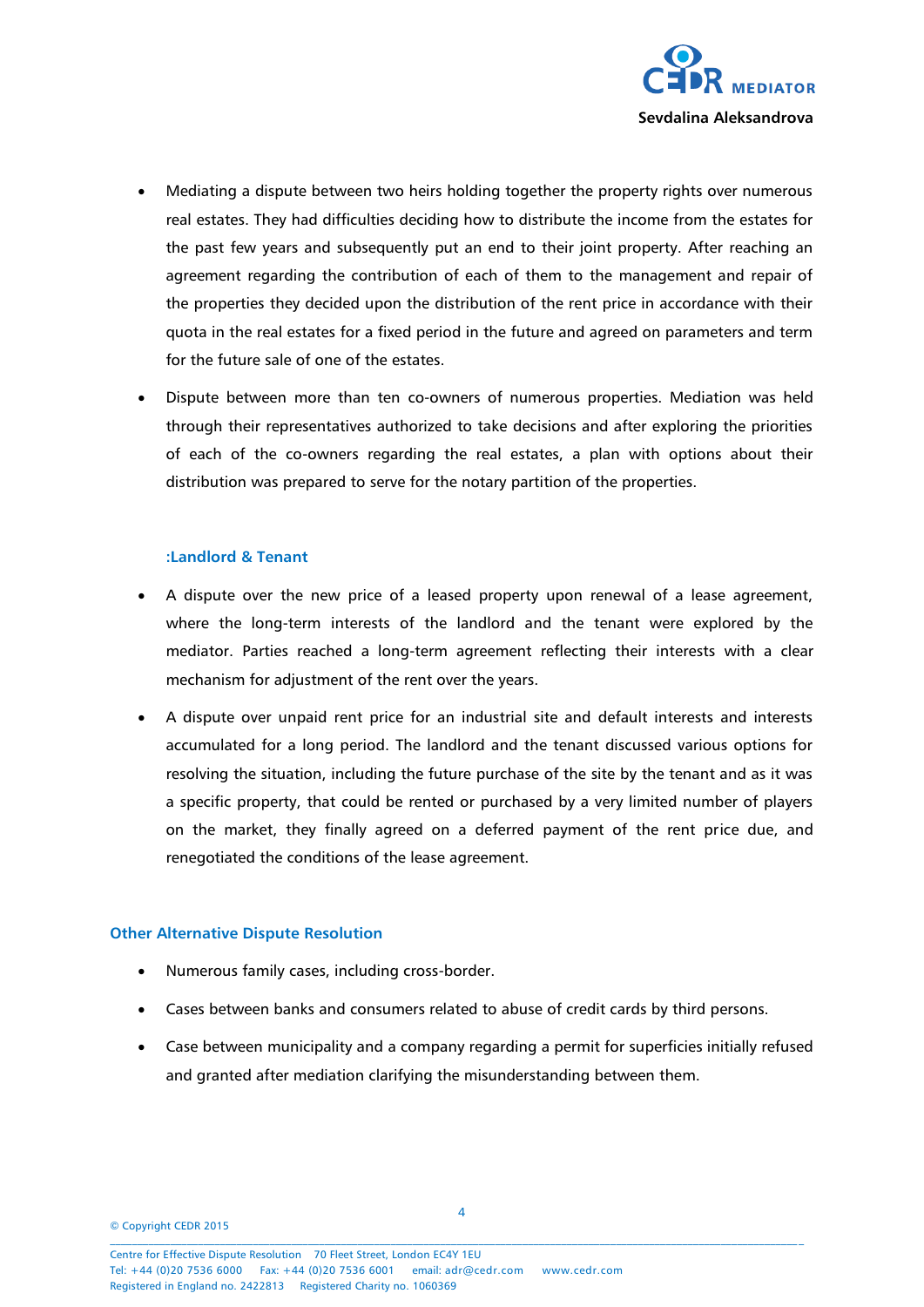

# **Coaching / Training**

# **Nominated as an ADR Trainer in the CEDR 2012 awards for excellence in ADR.**

Directly involved in the development and delivery of certification and professional trainings in the field of conflict resolution and mediation, in particular:

- **Certification trainings for mediators** (few times a year, 2006-present), over 400 mediators personally trained so far (about **1/3** of all mediators in Bulgaria)
- **Training in Family Mediation** for mediators (2014)
- **Seminar in Judicial Intercultural Communication** in Family Mediation for judges under the project JUST/2013/JCIV/AG/4628 "Judicial Intercultural Communication in Family Mediation" (2014)
- **Training in cross-border mediation** for judges, lawyers and mediators (2012)
- **Advanced Mediation** Trainings (2010, 2011, 2013)
- **Trainings in mediation techniques for judges**, together with a team of trainers from Harvard University (2009, 2011)
- **Seminars in mediation and referral for junior judges and prosecutors** at the National Institute of Justice (2013, 2014)
- **Training in Commercial Mediation** for judges and lawyers, together with a team of trainers from Harvard University (2011)
- **Training in Family Mediation** for judges and mediators, together with a team of trainers from Harvard University (2011),
- **Training of Trainers** for mediators (2009), training of trainers for mediators and judges (2012)
- **Seminars in mediation for lawyers** (2006, 2007, 2013), municipality officials (2007), private bailiffs (2007), etc.
- **Seminars in Negotiations** for politicians at the Bulgarian School of Politics (2011, 2012, 2013)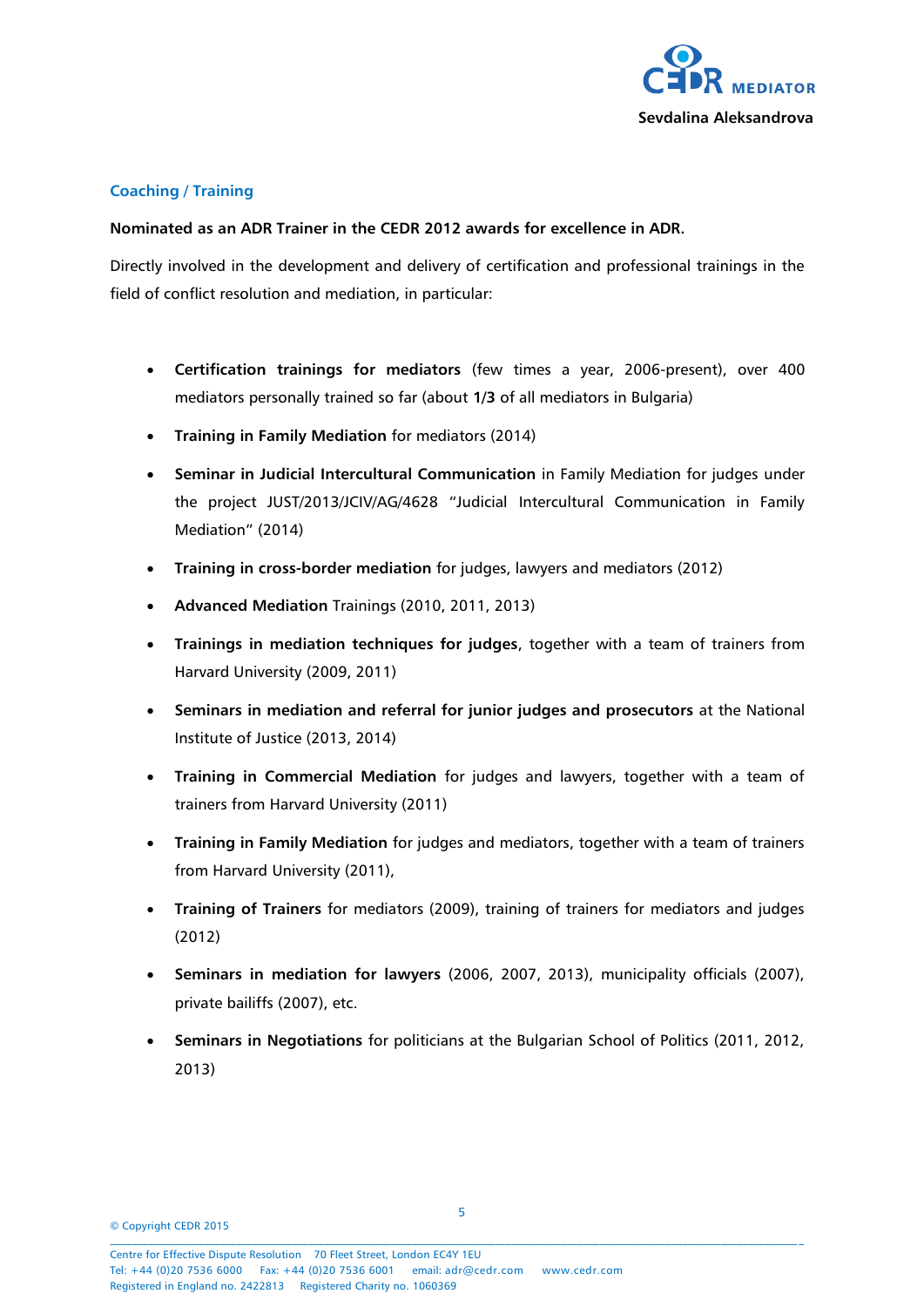

Some of the trainings were held within the following projects:

- Get Ready to settle Sofia Regional Court ADR Program, funded by the Bulgaria Fund, BTD/German Marshal Fund (2009), implemented by the Professional Association of Mediators in Bulgaria
- Mediation and the Judiciary a Successful Blend for Improved Access to Justice and Court Services, funded by the America for Bulgaria Foundation (2011-2012), implemented by the Professional Association of Mediators in Bulgaria
- European Network of Mediators for cross border dispute resolution in Europe (EuroNetMed) (2011-2012), funded by the EU Civil Justice Directorate, implemented by the Professional Association of Mediators in Bulgaria
- "Judicial Intercultural Communication in Family Mediation" JUST/2013/JCIV/AG/4628

# **Personal Style**

Sevdalina's style has been assessed as patient and encouraging parties' to express their concerns and release pressure. At the same time, she is dedicated to leading them through mediation in a straight-forward manner by focusing their attention on exploring their priorities and assessing the realistic options for a settlement agreement.

#### **Feedback – Clients**

- *"Sevdalina is tireless in building awareness of the value that mediation brings to conflicting parties. As a highly experienced dispute resolution professional and top mediator trainer, Sevdalina is skilled in active listening and quickly gains the trust and confidence of the parties to build an effective environment for needed communication. As a business owner, Sevdalina has great acuity in understanding and handling complex matters and managing sensitivities that arise from multiple, conflicting viewpoints and responsibilities. I have known her professionally for more than ten years and I am confident to recommend her as top tier dispute resolution professional." Chris Thompson, international development consultant on designing and implementing legal reforms in Europe and Asia*
- *"We clarified the issues so quickly thanks to her way of leading the conversation step by step."*
- *"She provided a very clear structure for our negotiations."*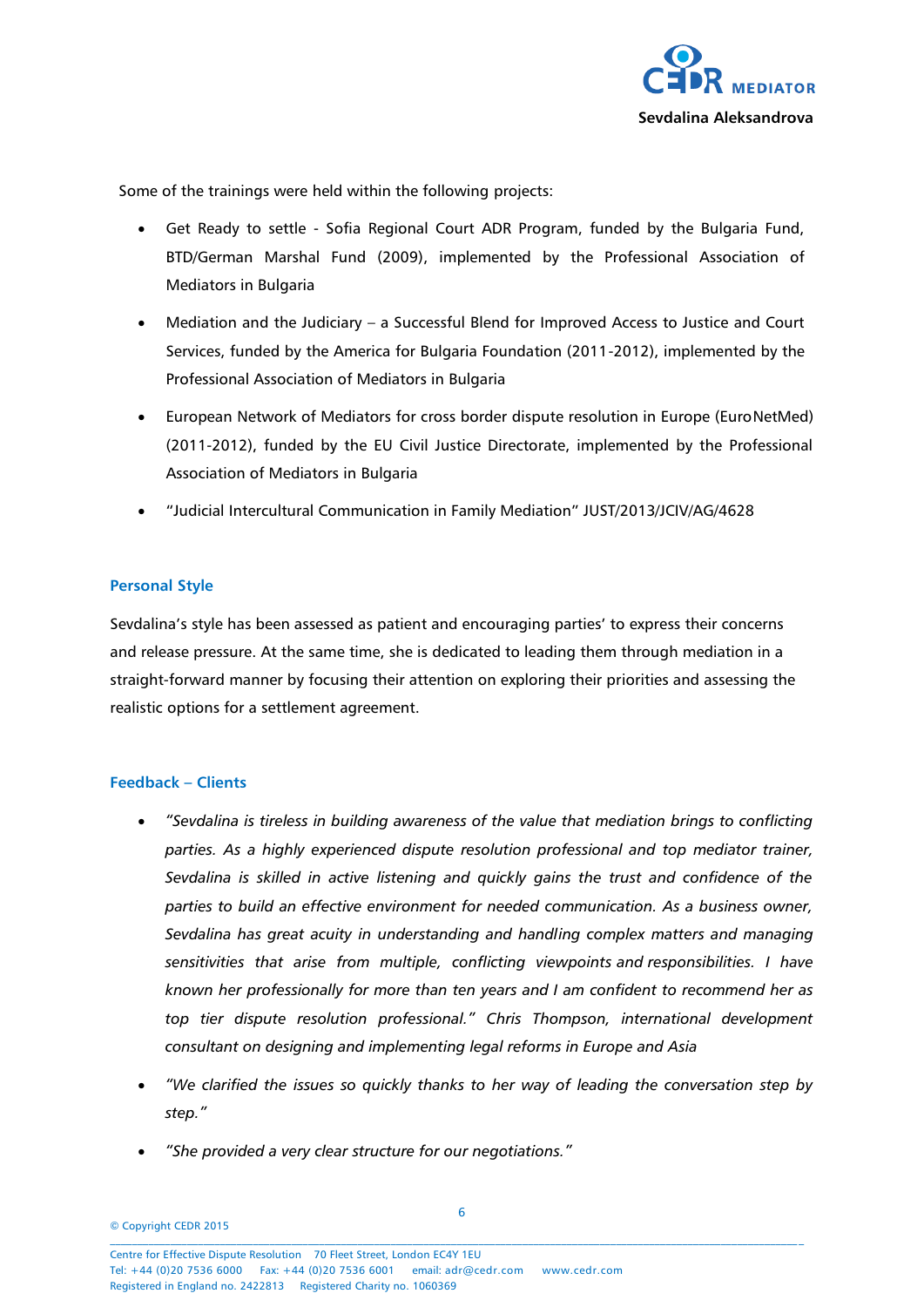

- *"I liked the practical approach, the personal attitude and attention to my concerns."*
- *"She was so patient with us and handled the difficulties in the conversation so that we could finally hear and understand each other."*
- *"She helped me overcome a very difficult situation where urgent reaction from the other party was necessary and I couldn't speak directly to him."*
- *"She never gave up. I found it very helpful to have in the conversation someone who believed in the happy ending even when I did not."*

## **Professional Skills**

**Mediator, 2005 – present**

Mediation practice focused on disputes related to commercial transactions, shareholders' relations, contracts (esp. for services), real estate transactions (sales, lease, etc.), family and succession disputes. Conducted over 100 mediations, including cross-border mediations.

Registered mediator at the mediation centers of the Center for Dispute Resolution, Professional Association of Mediators in Bulgaria, Bulgarian Chambers of Commerce and Industry, mediator at the first Court Settlement Center at the biggest Bulgarian Court - the Sofia Regional Court.

# **Qualifications and Training**

• Advanced Trainer

CEDR Train the Trainer - Master Skills Mediation Trainer Programme, Training of trainers for experienced mediation trainers, CEDR EU Train the Trainer Project, 2012

Certified Trainer

Training of trainers for mediation trainer; participation in the international team for development of curriculum, training materials and examination tests for a certification training program for mediators, USAID, Commercial Law Reform Program in Bulgaria, 2005- 2006

 Certification in Commercial Mediation Specialization in Commercial Mediation, Suffolk Law School, Boston Training in advanced mediation techniques and advanced skills for trainers, exchange of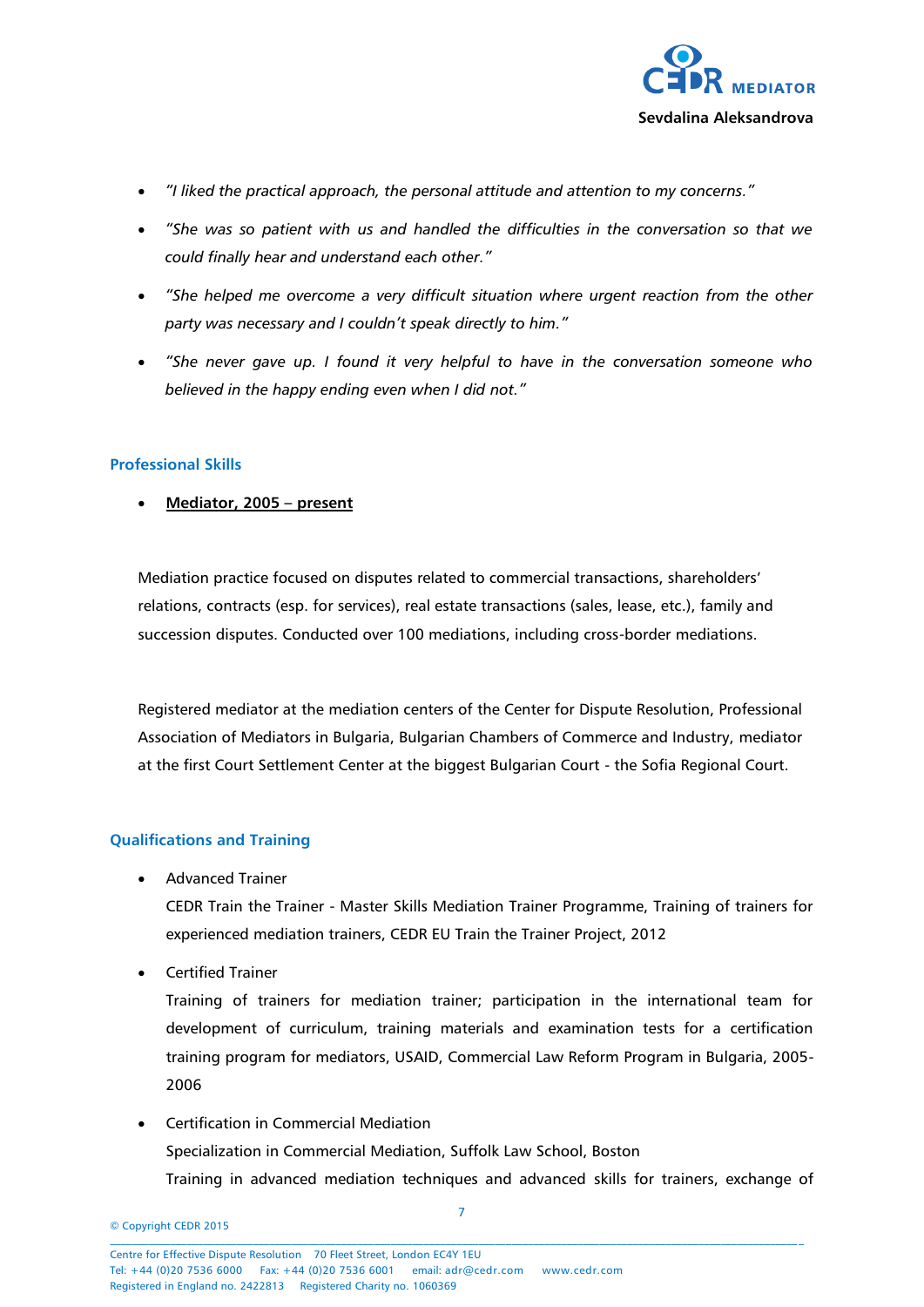

experience with international experts in negotiation and mediation and professors from Harvard and Suffolk Law School, USAID, World Learning, 2006

- Certified Mediator Certification Mediation Training, USAID, Commercial Law Reform Program in Bulgaria, 2005
- Specialization in German Law ZEDES-Germanicum, Centre for European and German Studies at the University of Sofia, Sofia, Bulgaria,1999 – 2001

## **Diplomas and Certificates**

Master of Law Specializations: Jurisdiction and Public Administration University of Sofia St. "Kliment Ohridski", Faculty of Law, 1998 –2003

#### **Memberships**

Sofia Bar Association

#### **Publications**

- Author of the analysis of the Bulgarian Mediation Law in the European Handbook on Mediation, edited by prof. Giuseppe De Palo and Mary B. Trevor, to be published by the ADR Center Rome, Oxford University in 2012.
- Co-author of the guide in Cross-border mediation produced under the European Network of Mediators for cross border dispute resolution in Europe (EuroNetMed) Project (2011- 2012), funded by the EU Civil Justice Directorate, implemented by the Professional Association of Mediators in Bulgaria, 2012.
- Co-author of the guide "Legal Instruments and Procedures Applicable in Cross-border Mediation" under the EC Funded Project JUST/2013/JCIV/AG/4628, implemented by The Craiova Court of Appeal and partners, 2014.
- Author of Participants' guides for Certification mediation trainings, Family mediation training, Negotiation, Training in mediation techniques for judges, Seminar in Mediation Advocacy for lawyers, etc., 2006-2014.

© Copyright CEDR 2015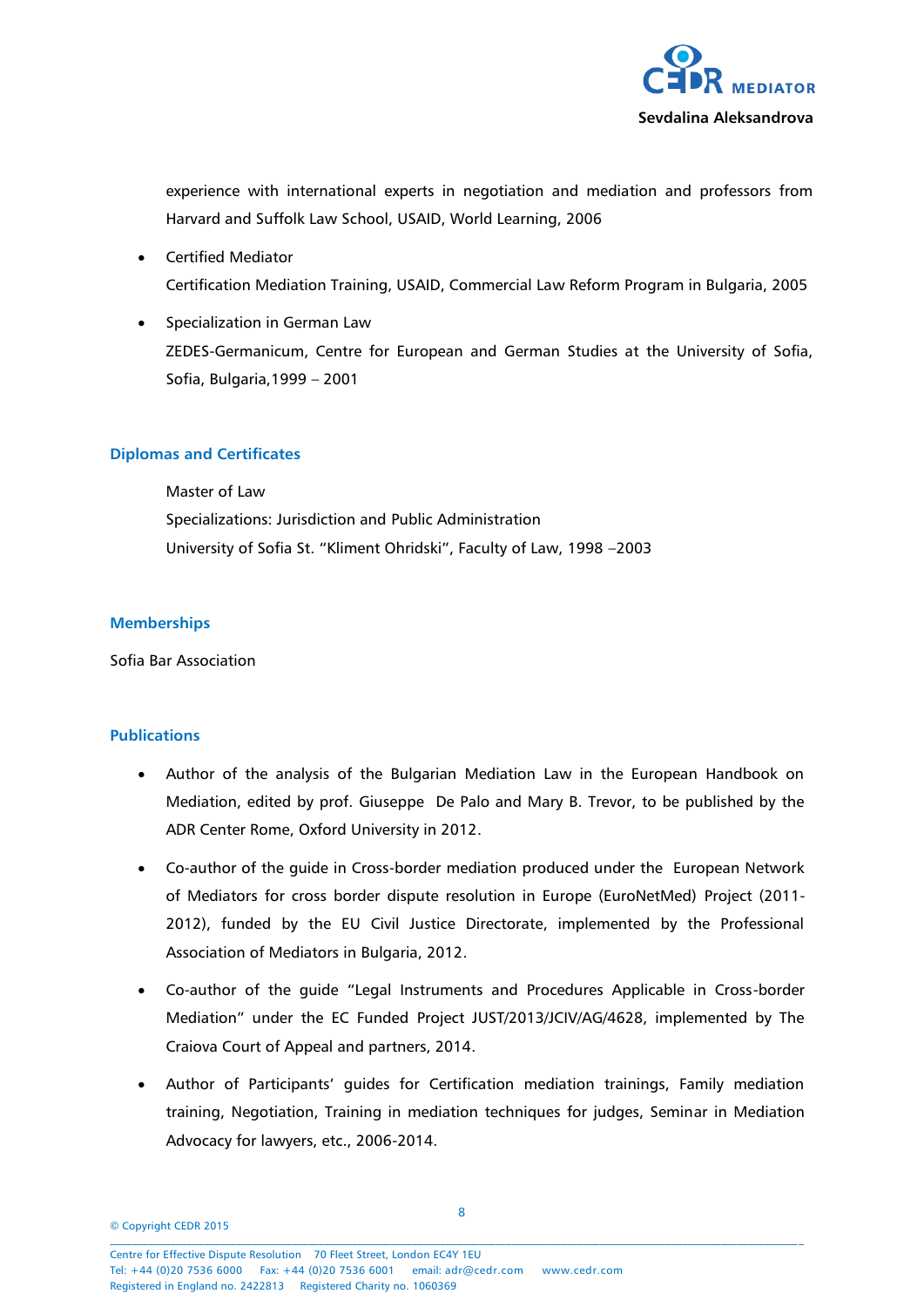

# **Work Experience**

## **Legal analysis expert, 2007 - present**

**International expert and author, 2012,** European Handbook on Mediation (Analysis of the Bulgarian Mediation Law), edited by prof. Giuseppe De Palo and Mary B. Trevor, published by the ADR Center Rome, Oxford University.

## **Legislation expert, 2007 , 2015**

Member of a workgroup on the Amendment and Supplement Act to the Mediation Act and the Ordinance on its implementation.

# **Attorney-at-Law, 2004 – present**

Registered at the Sofia Bar Association

Legal practice mainly focused on Corporate, Commercial Law, Real Estate Law, Treaty Law and ADR, special focus on negotiating and saving difficult transactions, and representing clients in resolving disputes

# **Expert in Promotion of Mediation – Events, Films and Media Coverage, 2005-2012**

Organized series of promotional events, such as seminars and roundtable discussions for businesses, lawyers, media, judges, etc. Participated in the organization of the Mediation Week and Mediation Days campaigns in Sofia and Stara Zagora, which were chosen by the DG Enterprise and Industry of European Commission as a good practice among a great number of such practices and were presented at the Conference on the European Charter for Small Enterprises.

Assisted in the production of (i) a training film on mediation, produced by the Stara Zagora Chamber of Commerce (2006); (ii) a film on mediation of the Bulgarian National Television based on a real-life case, mediated by her (2007); and iii) a mediation video showing variety of real mediation stories - "Mediation – the Modern Solution" prepared under the Project 'Mediation and the Judiciary, funded by the America for Bulgaria Foundation, performed by the Professional Association of Mediators in Bulgaria (2012);